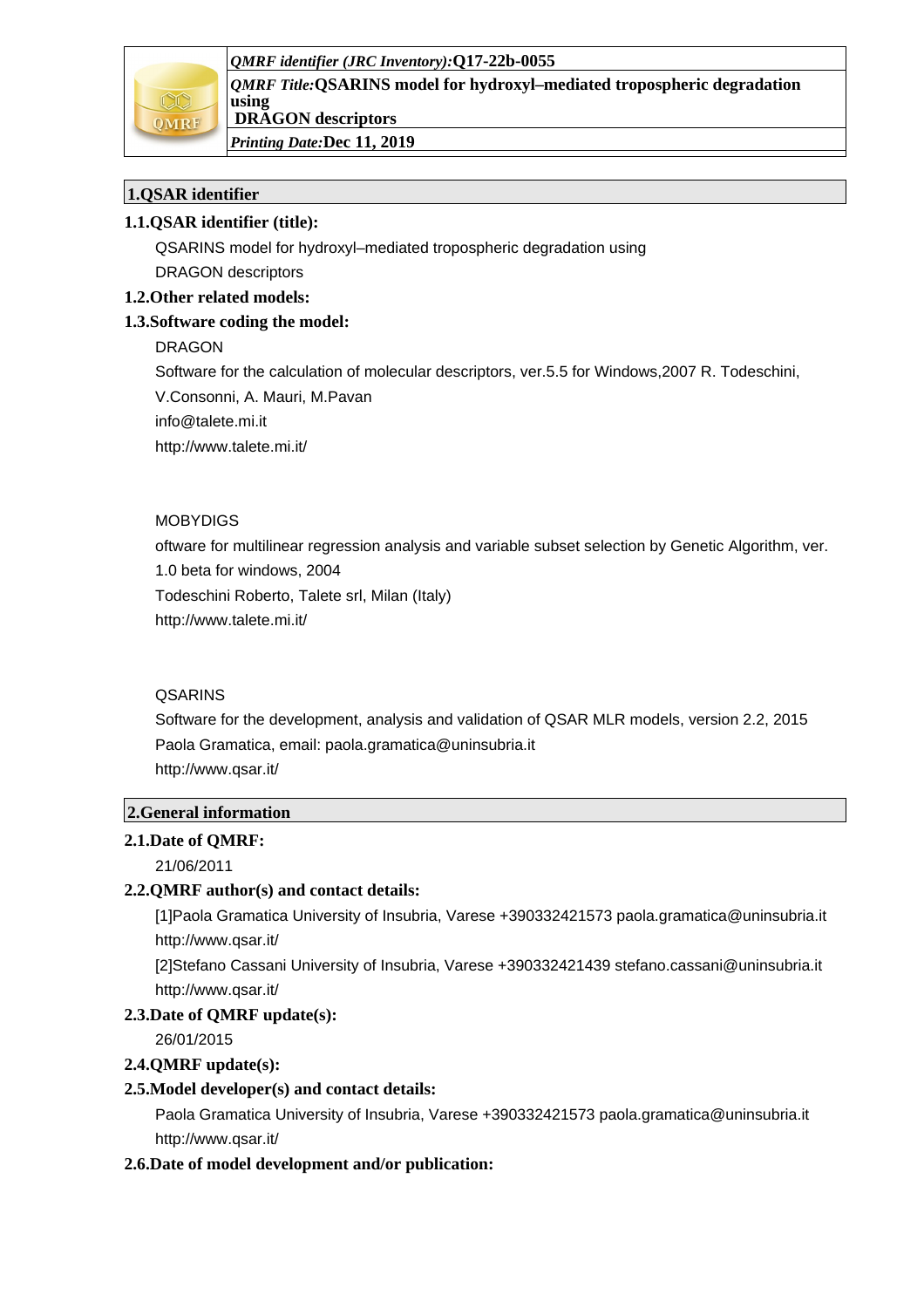2011

### **2.7.Reference(s) to main scientific papers and/or software package:**

[1]Roy PP, Kovarich S & Gramatica P (2011). QSAR Model Reproducibility and Applicability: A Case Study of Rate Constants of Hydroxyl Radical Reaction Models Applied to Polybrominated Diphenyl Ethers and (Benzo-)Triazoles. Journal of Computational Chemistry. 32, 2386–2396 Doi: 10.1002/jcc.21820

[2]DRAGON Software for the calculation of molecular descriptors, ver.5.5 for Windows, 2007 R. Todeschini, V.Consonni, A. Mauri, M.Pavan http://www.talete.mi.it/

[3]MOBYDIGS Software for multilinear regression analysis and variable subset selection by Genetic Algorithm, ver. 1.0 beta for windows, 2004 Todeschini Roberto, Talete srl, Milano (Italy). http://www.talete.mi.it/

[4]QSARINS 2.2, 2015. Software for the development, analysis and validation of QSAR MLR models http://www.qsar.it/

# **2.8.Availability of information about the model:**

Non-proprietary. Defined and available algorithm. Training and prediction sets are available in the Supporting Information of the related paper [ref 2; sect 9.2], in the attached sdf files in this QMRF (see Section 9.3) and in the QSARINS database [ref 4,5; sect 9.2].

# **2.9.Availability of another QMRF for exactly the same model:**

Non to date.

# **3.Defining the endpoint - OECD Principle 1**

### **3.1.Species:**

Not applicable

### **3.2.Endpoint:**

2.Environmental fate parameters 2.2.b.Persistence: Abiotic degradation in air (Phototransformation). Indirect photolysis (OH-radical reaction, ozone-radical reaction, other)

### **3.3.Comment on endpoint:**

Gas-phase reaction between photochemically produced hydroxyl radicals and organic chemicals at 25 °C and 1 atm for 460 heterogeneous organic chemicals [ref.3/ sect.2.7]. The units of the rate coefficient depend on the global order of reaction.

#### **3.4.Endpoint units:**

cm3s -1molecule-1

### **3.5.Dependent variable:**

-log(OH)

### **3.6.Experimental protocol:**

Available at Atkinson, R. J Phys Ref Data 1989, Monograph 1,p1-246. [ref.3/ sect.9.2]

### **3.7.Endpoint data quality and variability:**

Satisfactory models were also obtained in the past using the same dataset as well as AOPWIN package of EPI Suite have the same training set. The dataset is the famous and widely used Atkinson (1989, [ref.3/ sect.9.2]) set related to atmospheric reactivity.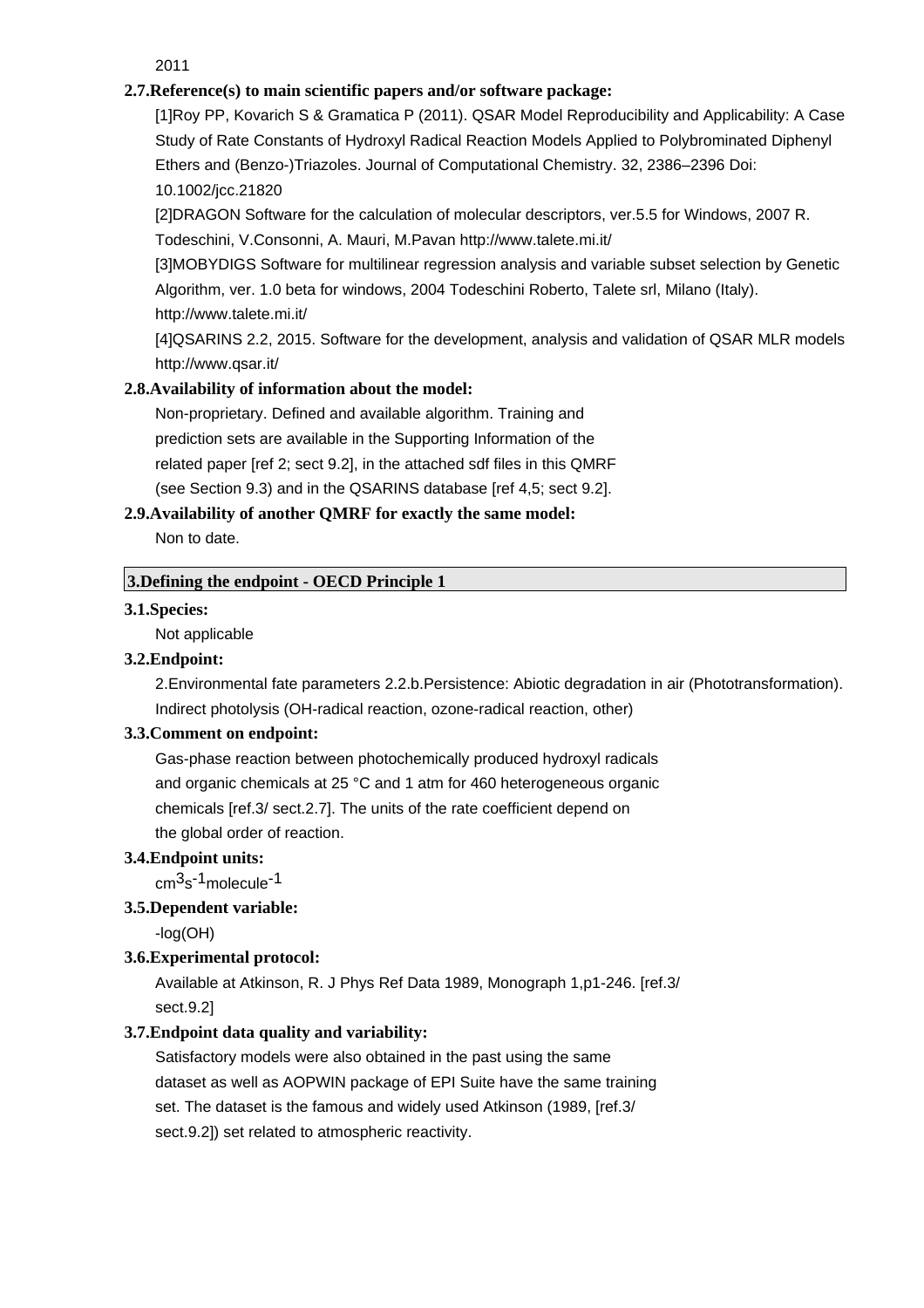#### **4.Defining the algorithm - OECD Principle 2**

#### **4.1.Type of model:**

QSAR

#### **4.2.Explicit algorithm:**

Multiple linear regression QSAR (OLS-Ordinary Least Square)

#### GA-OLS

The descriptors are: HOMO(Highest occupied molecular orbital energy), nX (number of halogen atoms), nCbH (number of unsubstituted sp2-carbon only in benzene-type rings) and IDE (Mean information content on the distance equality). See section 4.3 for a more detailed description of the four modeling descriptors.

Split model

Models were developed from three different training set of 191, 230, 230 compounds respectively based on structural similarity analysis (K-ANN, K-means) and random by sorting the response.

K-ANN

-log(OH)=3.70(±0.64)-0.76(±0.06)HOMO+0.17(±0.03)nCbH +0.36(±0.06)nX  $-0.35(\pm 0.10)$ IDE

Random

-log(OH)=4.06(±0.70)-0.73(±0.06)HOMO+0.39(±0.06)nX +0.15(±0.03)nCbH  $-0.34(\pm 0.11)$ IDE

K means

```
-log(OH)=3.60(±0.68)-0.78(±0.06)HOMO+0.18(±0.03)nCbH +0.35(±0.06)nX
-0.37(±0.09)IDE
```
Full model

Model developed on all available experimental data (training set of 460 compounds)

-log(OH)=4.07(±0.48)-0.72(±0.04)HOMO+0.37(±0.04)nX +0.16(±0.02)nCbH  $-0.34(\pm 0.07)$ IDE

#### **4.3.Descriptors in the model:**

[1]HOMO dimensionless Highest occupied molecular orbital energy. This descriptor characterizes the susceptibility of a molecule toward the attack by the electrophile OH radical, more reactive chemicals having higher HOMO energy

[2]nX dimensionless Number of halogen atoms. Molecules with more halogen atoms tend to have less reactivity

[3]nCbH dimensionless The number of unsubstituted sp2-carbon only in benzene-type rings. The descriptor nCbH, which is negatively correlated to the response in univariate models, is able to condense information on possible reactive sites in aromatic rings. The chemicals with higher number of hydrogen atoms can be more attacked by the hydroxyl radical and are, for this reason, more reactive

[4]IDE dimensionless Mean information content on the distance equality. This carries information regarding differences in atomic distribution and molecular dimension of chemicals.

#### **4.4.Descriptor selection:**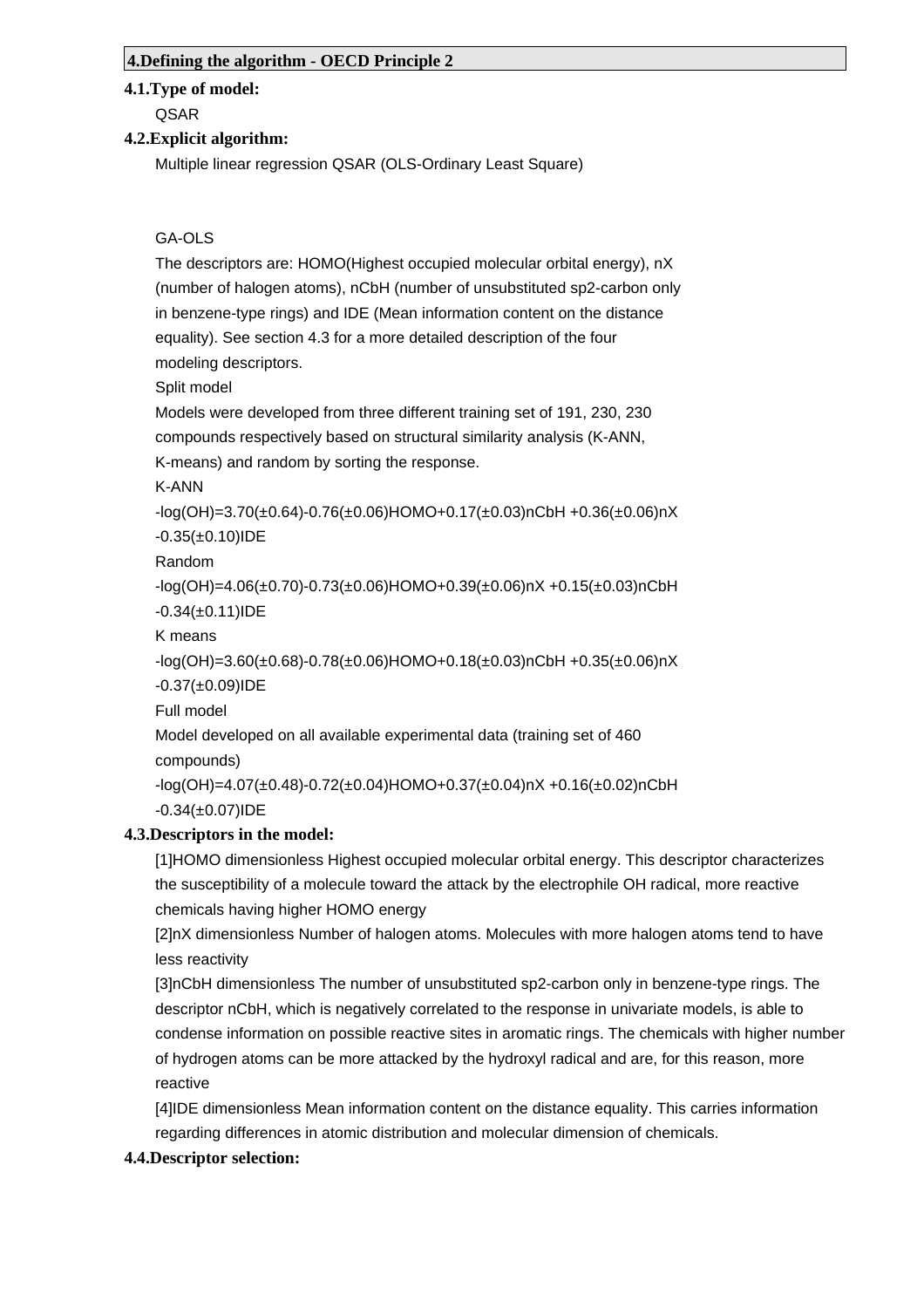In this study we consider zero-, mono-, bi-dimensional descriptors in DRAGON 5.5 version and pruned those which are no longer in the updated version 6. Finally constant values and descriptors found to be correlated pair-wise were excluded in a pre-reduction step (one of any two descriptors with a K correlation greater than 0.95 was removed to reduce redundant and not useful information), thus obtaining a pruned set of 341 molecular descriptors.

Furthermore three quantum-chemical descriptors (Highest Occupied Molecular Orbital (HOMO) and Lowest Unoccupied Molecular Orbital (LUMO) energies, HOMO-LUMO gap were added to above pool of descriptors. Therefore input sets of 344 (DRAGON and MOPAC) descriptors underwent the subsequent selection for the best modeling variables.The Genetic Algorithm-Variable Subset Selection (GA-VSS), by Ordinary Least Squares regression (OLS), included in MOBYDIGS (and now reproduced in QSARINS [ref 4,5; sect 9.2]), was applied to select only the best combination of descriptors from the input pool: 4 descriptors selected from 344.

#### **4.5.Algorithm and descriptor generation:**

Multiple linear regression (MLR) and variable selection by GA-VSS were performed by Ordinary Least Squares regression (OLS) in order to develop the model. Descriptors were generated by DRAGON 5.5 from HYPERCHEM optimized structures (\*.hin files). Quantum chemical descriptors were calculated by the semi empirical molecular orbital program MOPAC (AM1 method for energy minimization) in the software HYPERCHEM version 7.03.

#### **4.6.Software name and version for descriptor generation:**

DRAGON Software for the calculation of molecular descriptors, ver.5.5 for Windows,2007 R. Todeschini, V.Consonni, A. Mauri, M.Pavan

Chemical structures, drawn in HyperChem 7.03 and used as input file (\*.hin) for DRAGON 5.5, energy minimised using AM1 procedure. These structures are available in QSARINS (QSARINS-Chem module) enabling an end user to regenerate the descriptors for a new compound info@talete.mi.it

http://www.talete.mi.it/

#### **4.7.Chemicals/Descriptors ratio:**

Split Model: 47.75 (191 chemicals / 4 descriptors) 57.50 (230 chemicals / 4 descriptors) Full model: 115 (460 chemicals / 4 descriptors)

#### **5.Defining the applicability domain - OECD Principle 3**

#### **5.1.Description of the applicability domain of the model:**

Quantitative measures of a model applicability domain (AD) are needed to evaluate the degree of extrapolation and for the identification of problematic compounds. Response and descriptor space: Range of experimental –log (OH) values: 9.44 - 15.7 Range of descriptors values: HOMO: (-)7.3- (-)13.68 nX: 0-6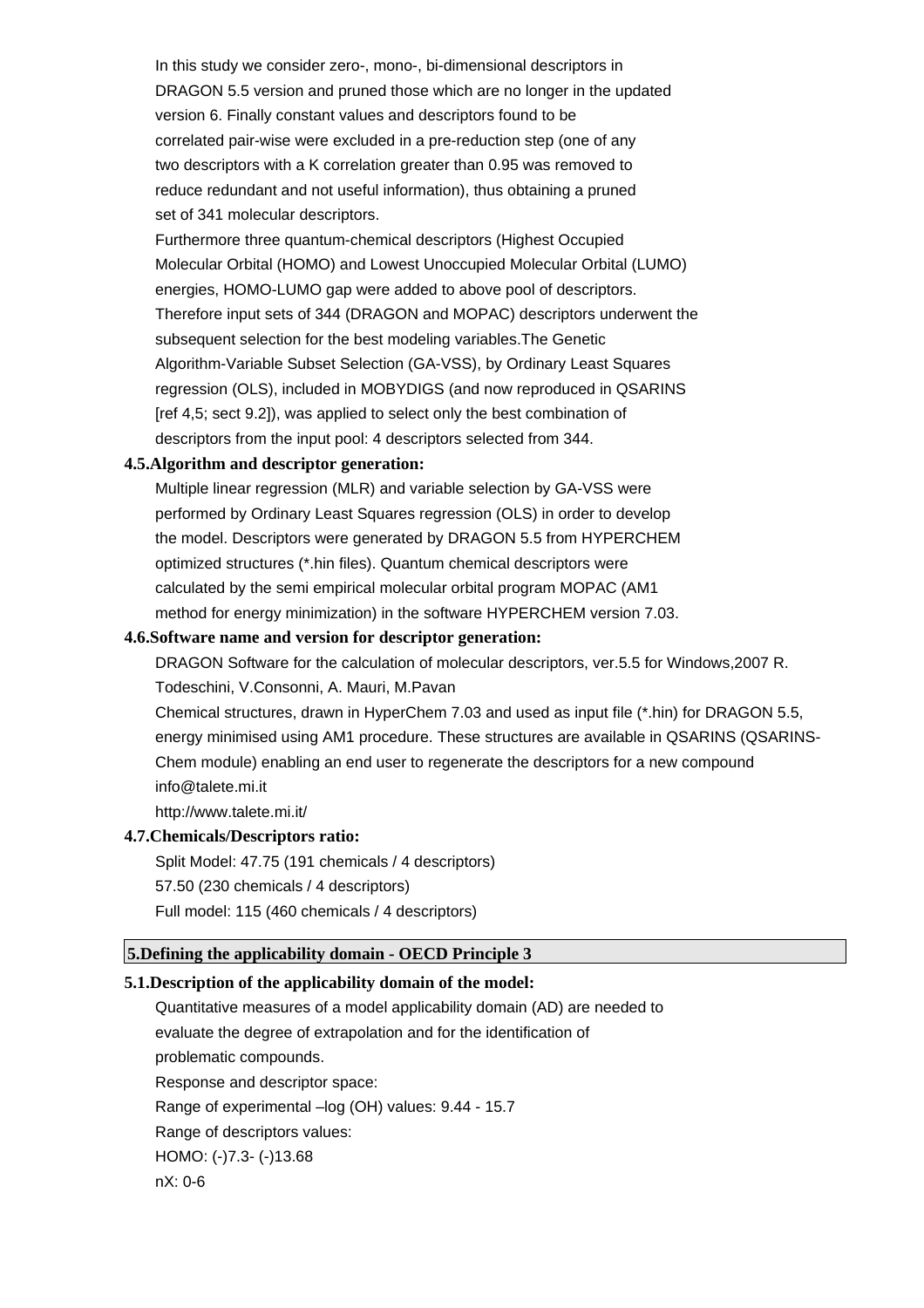nCbH: 0-10 IDE: 0-3.358 The chemical space of the model includes alkanes, alkenes, alcohols, halogenated chemicals, amines, aromatics, and other functional groups.

#### **5.2.Method used to assess the applicability domain:**

AD was verified by the leverage approach [6] (for the structural domain), and by the identification of response outliers (compounds with cross-validated standardized residuals greater than 2.5 standard deviation units).

Graphically, the plot of hat values (h) versus standardized residuals, i.e. the Williams plot, verified the presence of response outliers and training set chemicals that are structurally very influential in determining model parameters (compounds with leverage value (h) greater than 3p/n (h\*), where p is the number of the model variables plus one, and n is the number of the objects used to calculate the model). For our model h\* is equal to 0.033 (number of variables in the model are four and total number of compounds is 460)

For new compounds without experimental data, leverage can be used as a quantitative measure for evaluating the degree of extrapolation: for compounds with a high leverage value ( $h > h^*$ ), that are structural outliers, predictions should be considered less reliable. In QSARINS the Insubria graph allows chemicals to be identified for which the predictions are inter- or extrapolated by the model.

### **5.3.Software name and version for applicability domain assessment:**

QSARINS 1.0 (verified also on version 2.2)

Software for the development, analysis and validation of QSAR MLR models, ver. 2.2, 2015 Paola Gramatica, email: paola.gramatica@uninsubria.it http://www.qsar.it/

### **5.4.Limits of applicability:**

a) Some common compounds have been found as outliers or influential in all the models:

Outliers for response (standardized residuals>2.5 standard deviation units):

Overestimated: triethyl phosphate (61) and

2-(chloromethyl)-3-chloro-1-propene (403)

Underestimated: bromomethane (18), dimethylsulfide (37), diethyl sulfide

(263), ethyl methyl sulfide (353), 3-methyl-1,2 butadiene (342).

Outliers for structure (Hat cut off=0.033):

fluorinated chemicals: 1,1,2,2-tetrachloroethene (232),

1,1-dichloro-2,2,2-trifluoroethane (262), 1,1,1,2,2-pentafluoroethane

(265), hexafluorobenzene (267), 1-chloro-1,2,2,2-tetrafluoroethane (414) and propylpentafluorobenzene (457)

b) Two classes of CADASTER chemicals, namely Polybrominated diphenylethers (PDBEs) and (benzo)triazoles (BTAZs), were used to verify the applicability of our DRAGON model in the prediction of chemicals without experimental data.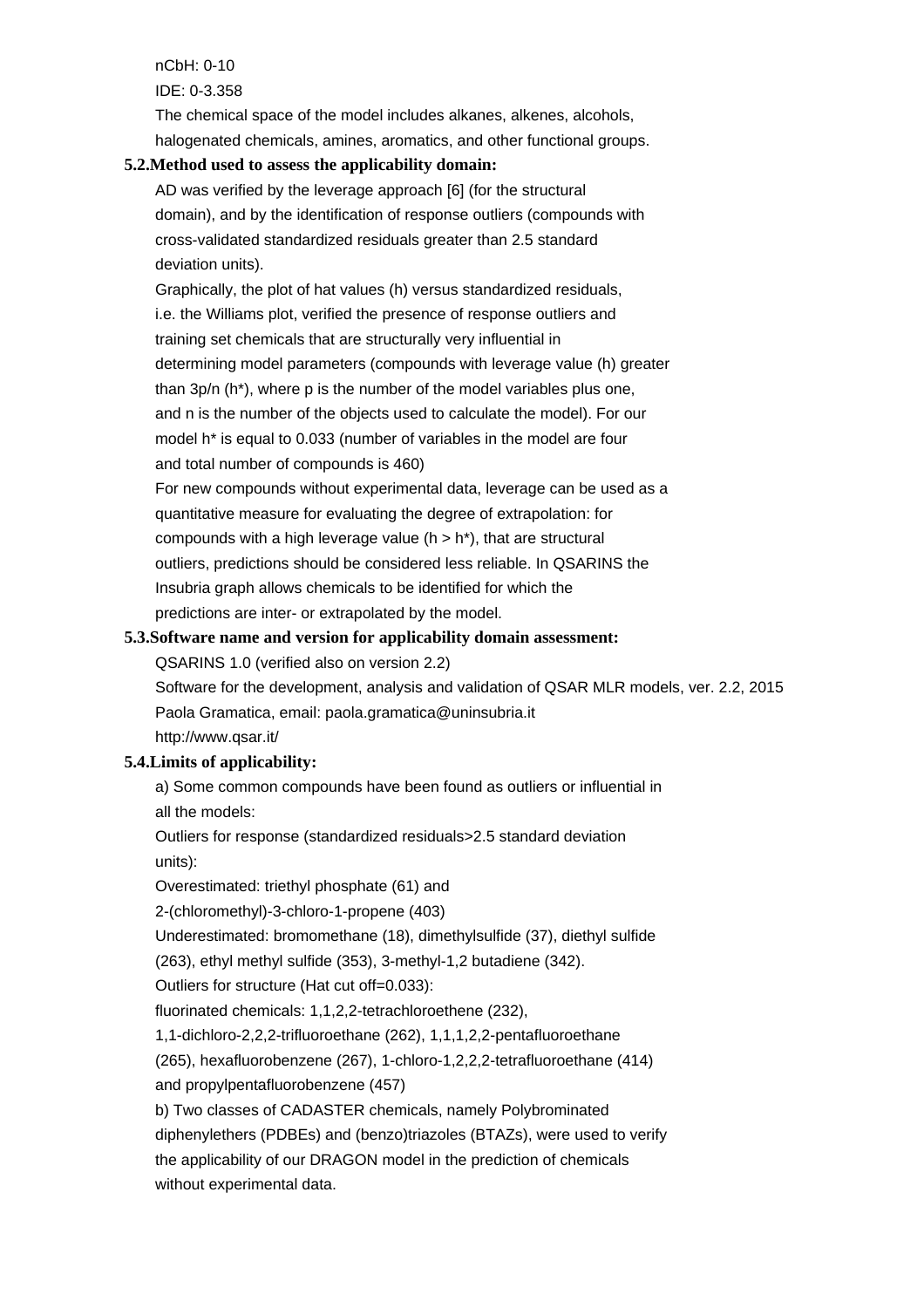All PBDEs are outside the AD. Chemicals with an increasing number of bromine atoms have the tendency to go far from the domain, and were extrapolated. For BTAZs 75% compounds are inside the domain and fluorinated compounds are structurally influential.

#### **6.Internal validation - OECD Principle 4**

#### **6.1.Availability of the training set:**

Yes

#### **6.2.Available information for the training set:**

Yes CAS RN: Yes Chemical Name: Yes Smiles: Yes Formula: Yes INChI: No MOL file: No

#### **6.3.Data for each descriptor variable for the training set:**

All

### **6.4.Data for the dependent variable for the training set:**

All

#### **6.5.Other information about the training set:**

Type of chemicals: VOC (Volatile Organic Compounds) Three different splitting procedures were adopted, two based on structural similarity analysis (K-ANN, K-means) and one random by sorting the response, in order to propose models that have a demonstrated high performance in predicting external chemicals of different typology, avoiding the bias derived from an unique split. The numbers of training set in three divisions (K-ANN, Random and K-means) are 191, 230 and 230 respectively.

#### **6.6.Pre-processing of data before modelling:**

Transformation to logarithmic units and multiplied by -1 to obtain positive values

#### **6.7.Statistics for goodness-of-fit:**

Here we have three different training sets for input set of descriptors. Therefore we are reporting the statistical fittings of all the models.

 $n_{\text{Training}}$ =191, R<sup>2</sup>=0.867, Ra<sup>2</sup>= 0.864,

s=0.36, F=302.25

 $n_{\text{Training}}$ =230, R<sup>2</sup>=0.826, Ra<sup>2</sup>= 0.823, s=0.42, F=266.96  $n_{\text{Training}}$ =230, R<sup>2</sup>=0.836, Ra<sup>2</sup>= 0.833,

s=0.44, F=286.83

# **6.8.Robustness - Statistics obtained by leave-one-out cross-validation:**

 $n_{\sf Training}$ =191, Q $^2$ LOO=0.856;  $n_{\sf Training}$ =230,  $Q^2$ <sub>LOO</sub>=0.817; n<sub>Training</sub>=230,  $Q^2$ <sub>LOO</sub>=0.827. High value of  $Q^2$ LOO (leave-one-out) means that the models, when verified for this technique of internal validation, are robust.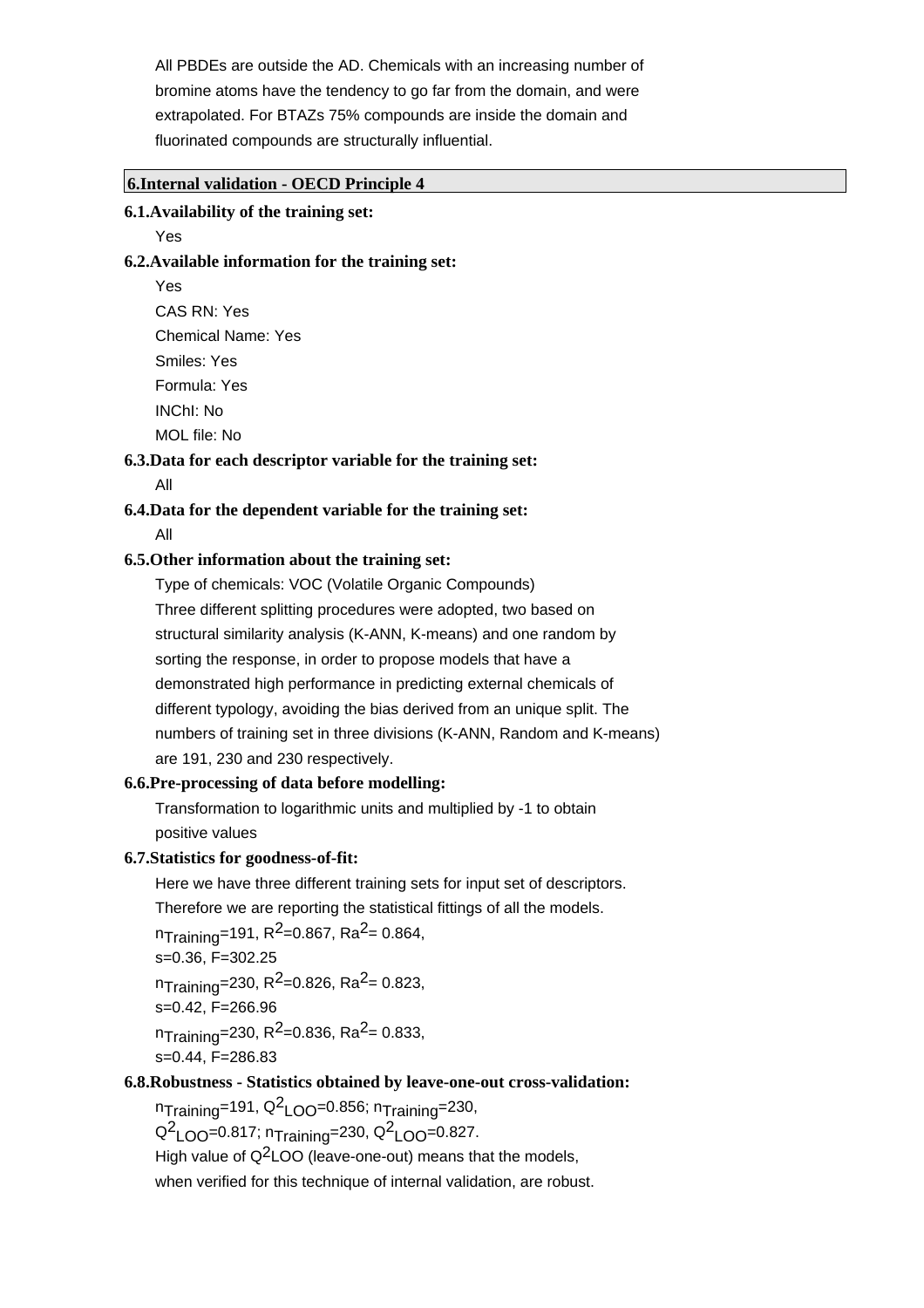#### **6.9.Robustness - Statistics obtained by leave-many-out cross-validation:**

 $\mathsf{Q}^2$ <sub>LMO</sub>was not calculated, since we calculated  $\mathsf{Q}^2$ <sub>BOOT</sub>(see 6.11).

# **6.10.Robustness - Statistics obtained by Y-scrambling:**

 $R^{2}$ <sub>ys</sub>= 0.017-0.021, Q<sup>2</sup><sub>ys</sub>=0.008-0.012

(Values are in range for three splittings). The low values of

Y-scrambled  $R^2$ and Q<sup>2</sup>mean that the proposed

models are not given by chance.

#### **6.11.Robustness - Statistics obtained by bootstrap:**

Split Models  $n_{\sf Training}$ =191, Q $^2$ BOOT=0.847;  $n_{\sf Training}$ =230,  $Q^2$ BOOT=0.809; n<sub>Training</sub>=230, Q<sup>2</sup>BOOT=0.819 Full Model Q<sup>2</sup>BOOT=0.817. The high value of  $Q^2$ BOOT means that the models are robust and stable.

#### **6.12.Robustness - Statistics obtained by other methods:**

No information available

### **7.External validation - OECD Principle 4**

#### **7.1.Availability of the external validation set:**

Yes

#### **7.2.Available information for the external validation set:**

CAS RN: Yes Chemical Name: Yes Smiles: Yes Formula: Yes INChI: No MOL file: No

#### **7.3.Data for each descriptor variable for the external validation set:** All

### **7.4.Data for the dependent variable for the external validation set:**

All

#### **7.5.Other information about the external validation set:**

We have distributed our dataset into training and prediction set using three different splitting procedure. One based on response and two are based on structural similarity analysis confirming well balance in the training and prediction set both in response and structure. The number of external validation set in three divisions (K-ANN, Random, K-means) are 269, 230 and 230 respectively.

#### **7.6.Experimental design of test set:**

The random by response splitting was obtained by ordering the chemicals according to their descending kinetic constant value, and then putting the most and the least reactive in the training set and one out every two chemicals in the prediction set (50% of the full dataset). This splitting guarantees that the prediction set spans the entire range of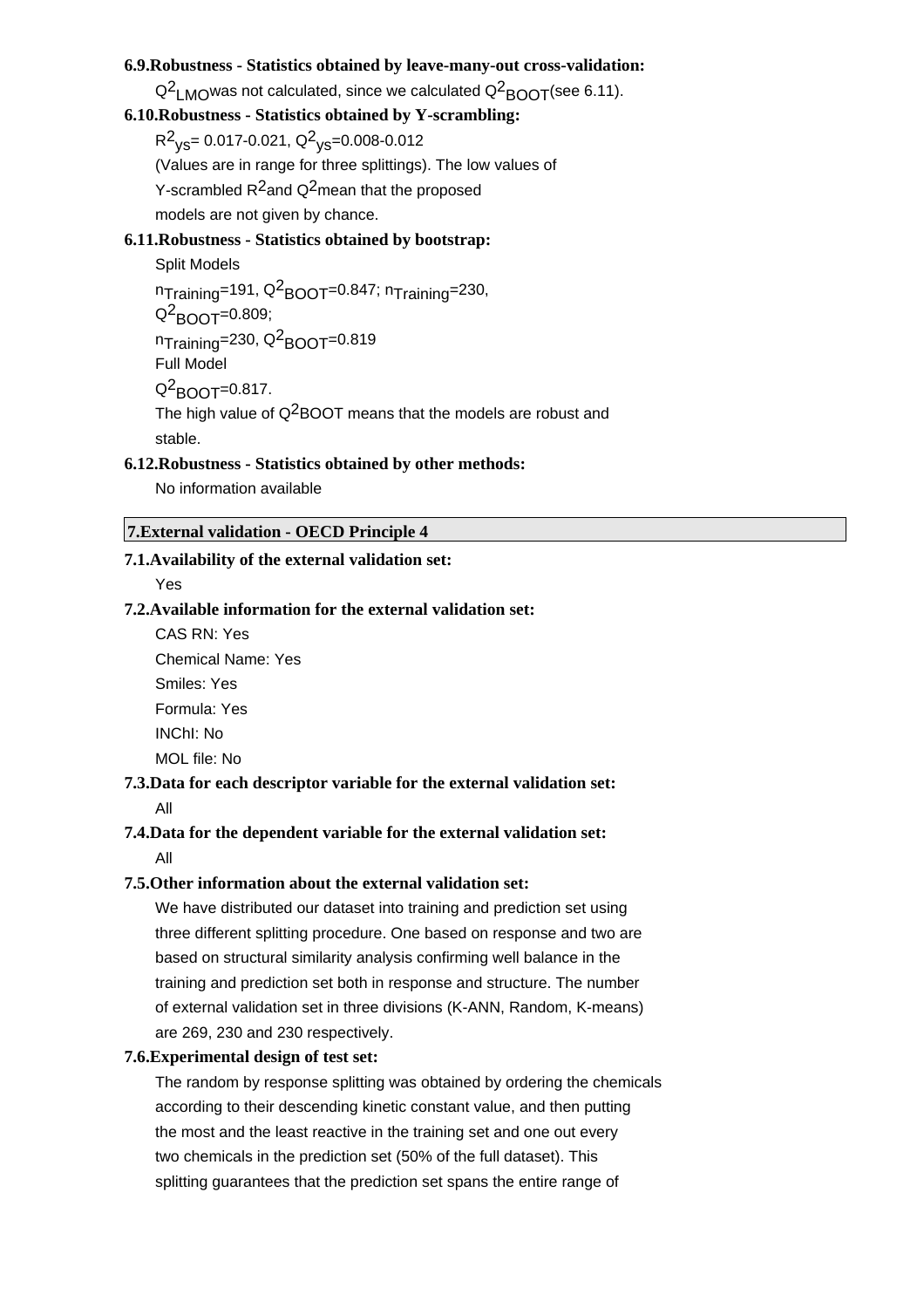the experimental measurements and is numerically representative of the dataset.

The splitting of the data set realized by Kohonen Artificial Neural Network (K-ANN) takes advantage of the clustering capabilities of K-ANN, allowing the selection of a structurally meaningful training set and a representative prediction set[sect.9.2/ ref.7]. Another approach for splitting into training and prediction sets is by

using K-means clustering which ensures that the similarity principle can be employed for grouping chemicals and splitting them in balanced training and prediction sets [sect.9.2/ ref.8].

# **7.7.Predictivity - Statistics obtained by external validation:**

n Prediction=269,  $Q^2F1$ [ref 9; sect 9.2]=0.797,  $Q^2F2$ [ref 10; sect 9.2]=0.794, Q2F3[ref 11; sect 9.2]=0.766, RMSE=0.47, CCC [ref 12,13; sect 9.2,]=0.889 n Prediction=230,  $Q^2F1$ [ref 9; sect 9.2]=0.819, Q<sup>2</sup>F2[ref 10; sect 9.2]=0.819, Q<sup>2</sup>F3[ref 11; sect 9.2]=0.810, RMSE=0.44, CCC [ref 12,13; sect 9.2]=0.903n Prediction=230,  $Q^2$ F1[ref 9; sect 9.2]=0.804,  $Q^2$ F2 [ref 10; sect 9.2]=0.802, Q2F3[ref 11; sect 9.2]=0.836, RMSE=0.43, CCC [ref 12,13; sect 9.2]=0.899

The high values of external  $Q^2$ , calculated in different ways (see references for more details), and CCC, show that the proposed models are predictive for new chemicals. In fact, the models show good results when applied to the chemicals not used during the model development (chemicals in the prediction sets).

### **7.8.Predictivity - Assessment of the external validation set:**

The response range value of training sets for three splitting is [9.44-15.7] and the prediction set responses range are [9.5-14.77], [9.6-14.77], [9.6-14.6] respectively for K-ANN, Random and K-means clustering procedure. Therefore, the three splittings guarantee a balanced distribution of chemicals in training and prediction sets regarding the response. HOMO:

Training set

```
K-ANN [(-)8.12- (-)13.31]; Random [(-)8.12- (-)13.31];K-means [(-)8.19-
```
(-)13.31]

Prediction set

[(-)7.3- (-)13.68] for all three splits

nX:

Training sets: 0-6; Prediction sets: 0-5

IDE:

Training set

K-ANN [0- 3.236];Random [0- 3.358];K-means [0- 3.358]

Prediction set

K-ANN [0- 3.358]; Random [0- 3.104];K-means [0- 3.104]

nCbH:Training sets: [0-10]Prediction set:

K-ANN [0- 10]; Random [0- 9];K-means [0- 10].Therefore, the three splittings guarantee a balanced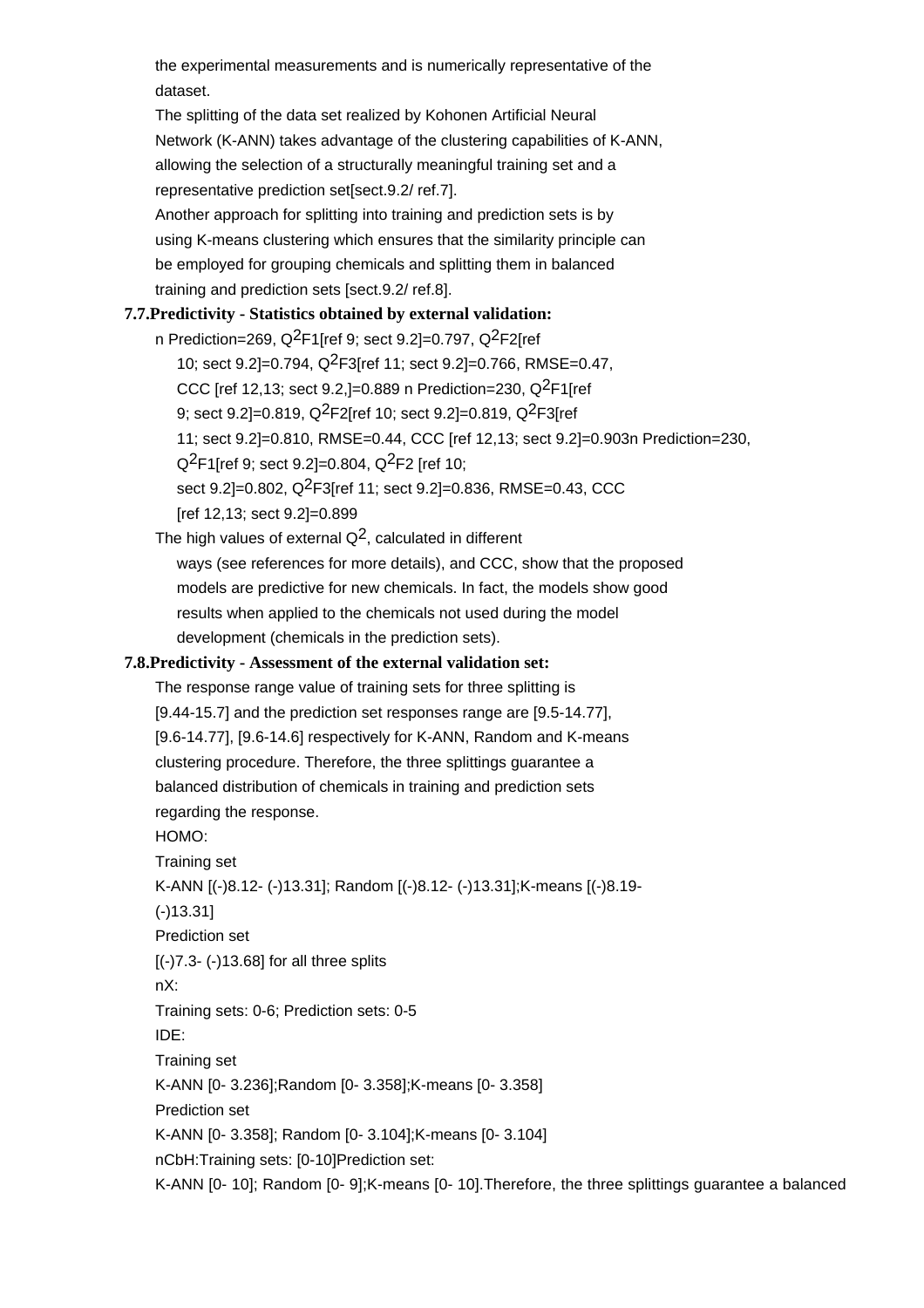distribution of

chemicals in training and prediction sets regarding the structure. The prediction sets are all large and representative of the training sets, therefore the models can be reliably applied to the external sets.

#### **7.9.Comments on the external validation of the model:**

Models selected by GA from three different splitting procedures (K-ANN, K-means, random) demonstrated high performance in predicting external chemicals of different typology avoiding the bias derived from unique split.

#### **8.Providing a mechanistic interpretation - OECD Principle 5**

#### **8.1.Mechanistic basis of the model:**

The model was developed by a statistical approach. No mechanistic basis was defined a priori.

#### **8.2.A priori or a posteriori mechanistic interpretation:**

A posteriori mechanistic interpretation.

The most relevant combination of descriptors from a slightly different set of descriptors developed from updated versions of DRAGON is (HOMO, nX, nCbH, IDE).

Highest occupied molecular orbital (HOMO) energy. This descriptor characterizes the susceptibility of a molecule toward the attack by the electrophile OH radical, more reactive chemicals having higher HOMO energy. nX is the number of halogen atoms. Molecules with more halogen atoms tend to have less reactivity. nCbH is the number of unsubstituted sp2-carbon only in benzene-type rings. The descriptor (nCbH), which is negatively correlated to the response in univariate models, is able to condense information on possible reactive sites in aromatic rings. The chemicals with higher number of hydrogen atoms can be more attacked by the hydroxyl radical and are, for this reason, more reactive. Less important is the topological descriptor IDE, that carry information regarding differences in atomic distribution and molecular dimension of chemicals.

# **8.3.Other information about the mechanistic interpretation:** No information available

### **9.Miscellaneous information**

#### **9.1.Comments:**

The model is transparent in its reproducibility by DRAGON 5.5 software also by updated version. In order to predict chemicals without experimental activity it is suggested to use the full model developed from all available (n=460) chemicals with wider domain of applicability. The statistical quality of full model n=460, R<sup>2</sup>=0.824, Q<sup>2</sup><sub>LOO</sub>=0.819, Q<sup>2</sup><sub>BOOT</sub>=0.817, RMSEtr=0.43, RMSECV=0.43 The applicability of our models was verified on two classes of CADASTER

chemicals, namely Polybrominated diphenylethers (PDBEs) and (benzo)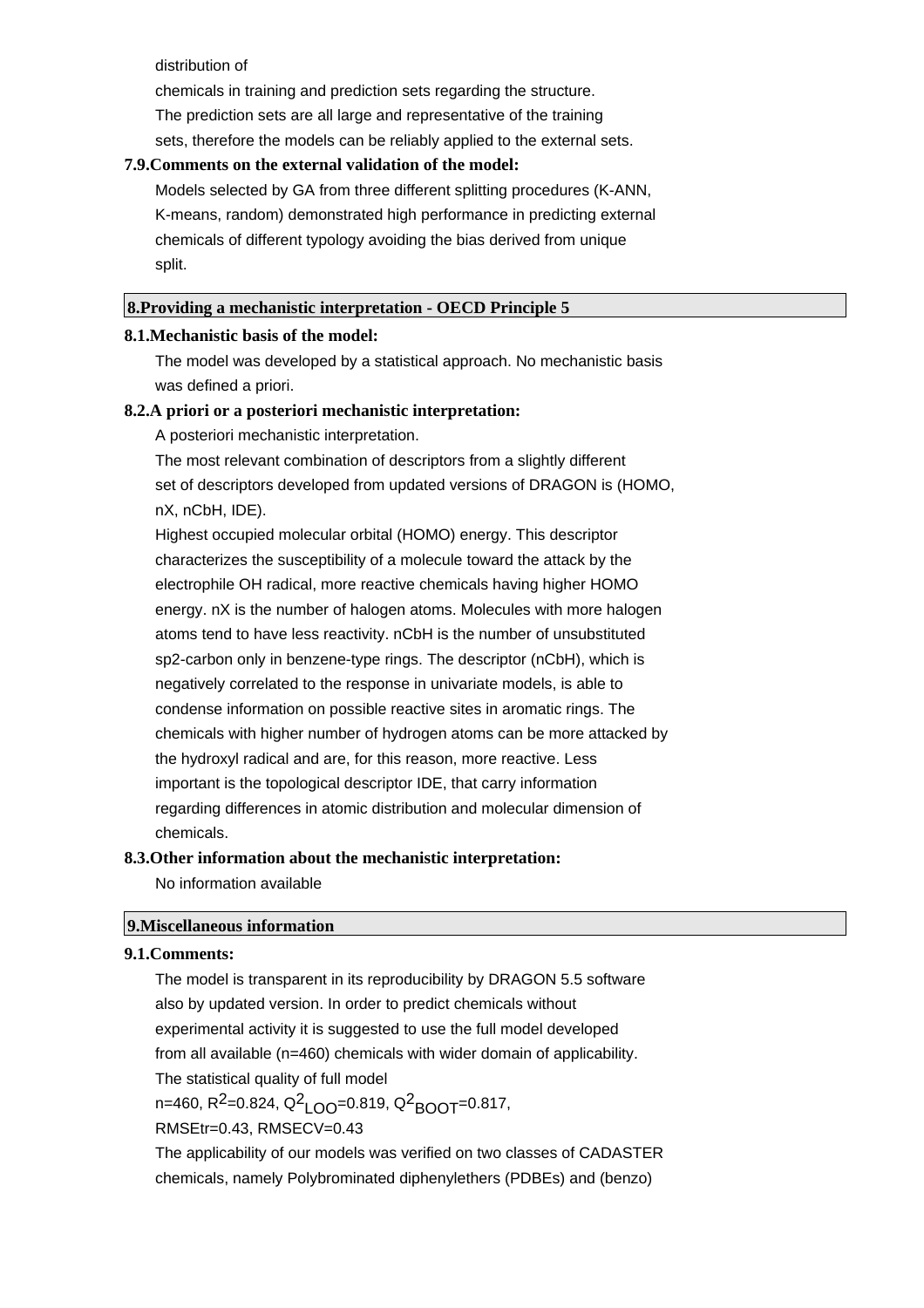triazoles (BTAZs), comparing the predictions also with EPISuite (AOPWIN). It was verified that all the PBDEs are outside the applicability domain of our model, therefore the predicted data, which however are similar to those obtained by AOPWIN, are extrapolated. It was verified that for BTAZs almost 75% of the chemicals are within its applicability domain, therefore interpolated. In this regard special emphasis is given to applicability domain regarding interpolation and extrapolation.

#### **9.2.Bibliography:**

[1]Gramatica P, Pilutti P & Papa E (2004). Validated QSAR Prediction of OH Tropospheric Degradation of VOCs: Splitting into Training Test Sets and Consensus Modeling. Journal of Chemical Information and Computer Sciences 44, 1794-1802. DOI: 10.1021/ci049923u [2]Roy PP, Kovarich S & Gramatica P (2011). QSAR Model Reproducibility and Applicability: A Case Study of Rate Constants of Hydroxyl Radical Reaction Models Applied to Polybrominated Diphenyl Ethers and (Benzo-)Triazoles. Journal of Computational Chemistry 32, 2386–2396. DOI: 10.1002/jcc.21820

[3]Atkinson R (1989). Kinetics and Mechanisms of the Gas-Phase Reactions of the Hydroxyl Radical with Organic compounds. Journal of Physical and Chemical Reference Data, Monograph 1, 1-246. DOI: 10.1021/cr00071a004

[4]Gramatica P et al (2013). QSARINS: A new software for the development, analysis and validation of QSAR MLR models. Journal of Computational Chemistry (Software News and Updates) 34 (24), 2121-2132. DOI: 10.1002/jcc.23361

[5]Gramatica P et al (2014). QSARINS-chem: Insubria datasets and new QSAR/QSPR models for environmental pollutants in QSARINS. Journal of Computational Chemistry (Software News and Updates) 35 (13), 1036-1044. DOI: 10.1002/jcc.23576

[6]Gramatica P (2007). Principles of QSAR models validation: internal and external. QSAR & Combinatorial Science 26, 694-701. DOI: 10.1002/qsar.200610151

[7]Gasteiger J & Zupan J (1993). Neural Networks in Chemistry. Angewandte Chemie International Edition 32, 503-527. http://web.uni-plovdiv.bg/plamenpenchev/mag/files/ang\_chem2.pdf [8]Leonard JT & Roy K (2006). On selection of training and test sets for the development of predictive QSAR models. QSAR & Combinatorial Science 25, 235-251. DOI: 10.1002/qsar.200510161

[9]Shi LM, Fang H, Tong W, Wu J, Perkins R, Blair RM, Branham WS, Dial SL, Moland CL & Sheehan DM (2001). QSAR Models Using a Large Diverse Set of Estrogens. Journal of Chemical Information and Computer Sciences 41, 186-195. DOI: 10.1021/ci000066d

[10]Schüürmann G, Ebert RU, Chen J, Wang B & Kühne R (2008). External Validation and Prediction Employing the Predictive Squared Correlation Coefcient s Test Set Activity Mean vs Training Set Activity Mean. Journal of Chemical Information and Modeling 48, 2140-2145. DOI: 10.1021/ci800253u

[11]Consonni V, Ballabio D &, Todeschini R (2009). Comments on the Definition of the Q2 Parameter for QSAR Validation. Journal of Chemical Information and Modeling 49, 1669-1678. DOI: 10.1021/ci900115y

[12]Chirico N & Gramatica P (2011). Real external predictivity of QSAR models: how to evaluate it? Comparison of different validation criteria and proposal of using the concordance correlation coefficient. Journal of Chemical Information and Modeling 51, 2320-2335. DOI: 10.1021/ci200211n [13]Chirico N & Gramatica P (2012). Real External Predictivity of QSAR Models. Part 2. New